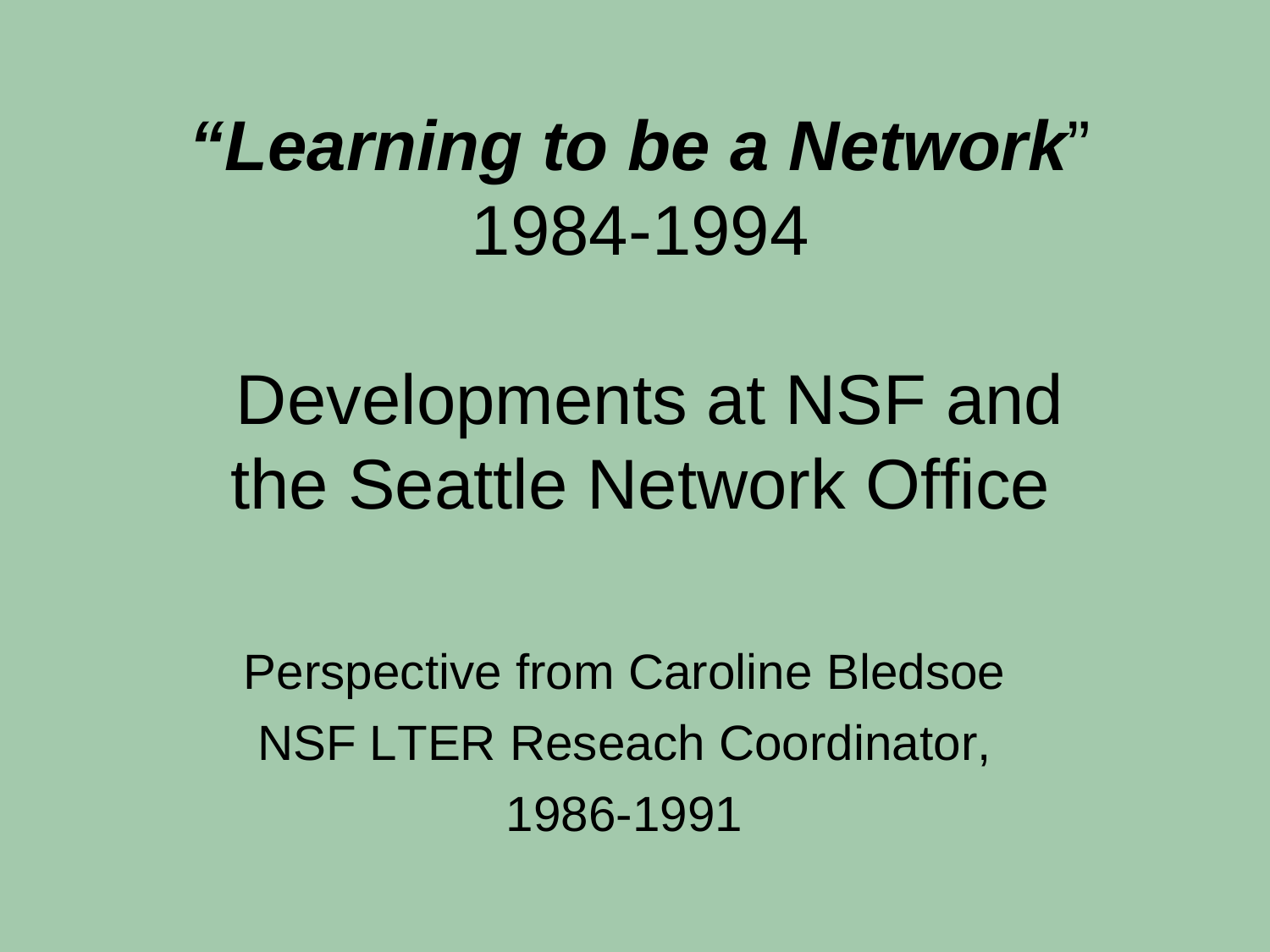

## **From 6 sites In 1980**

**to** 

**26 sites In 2006**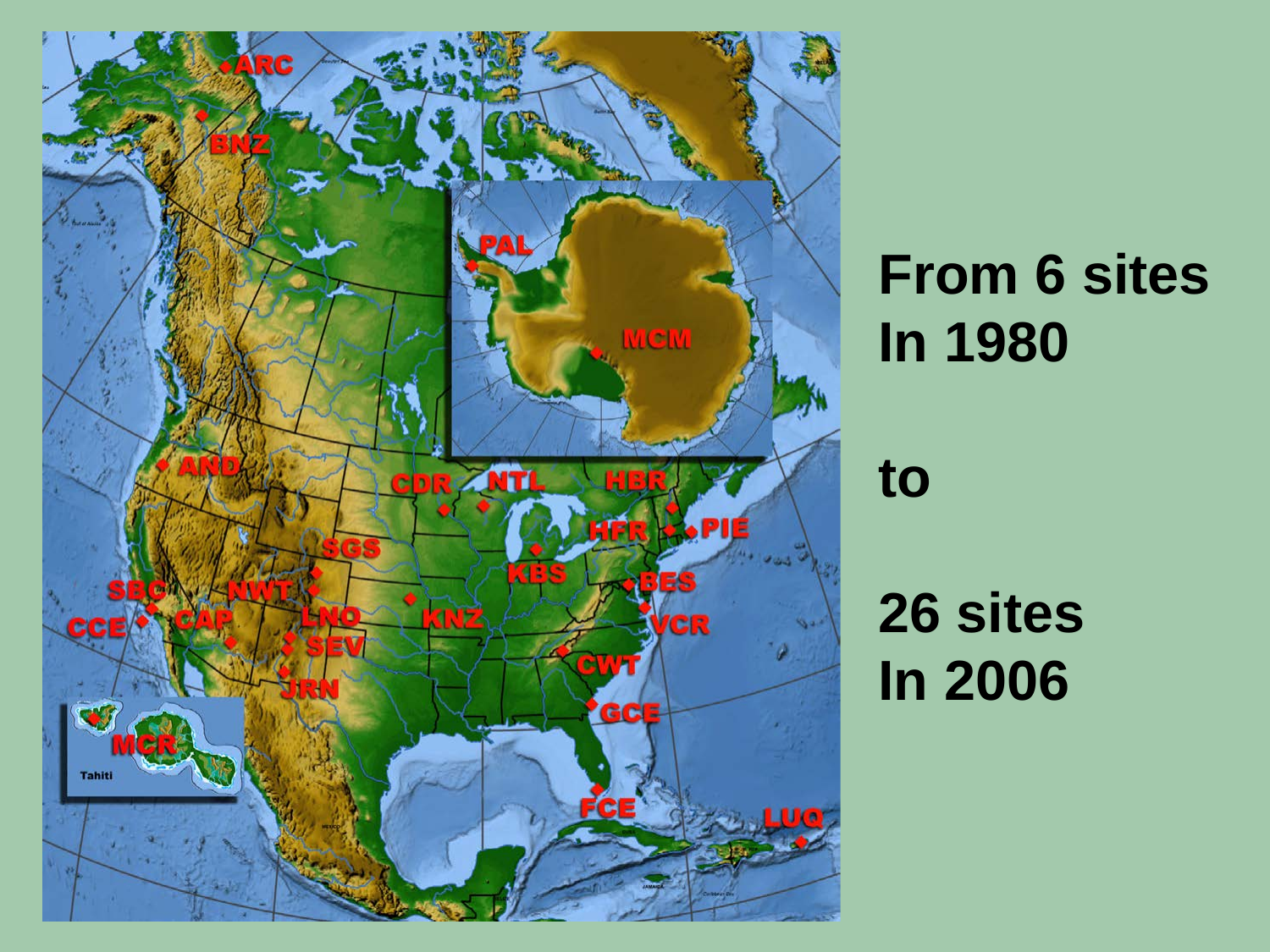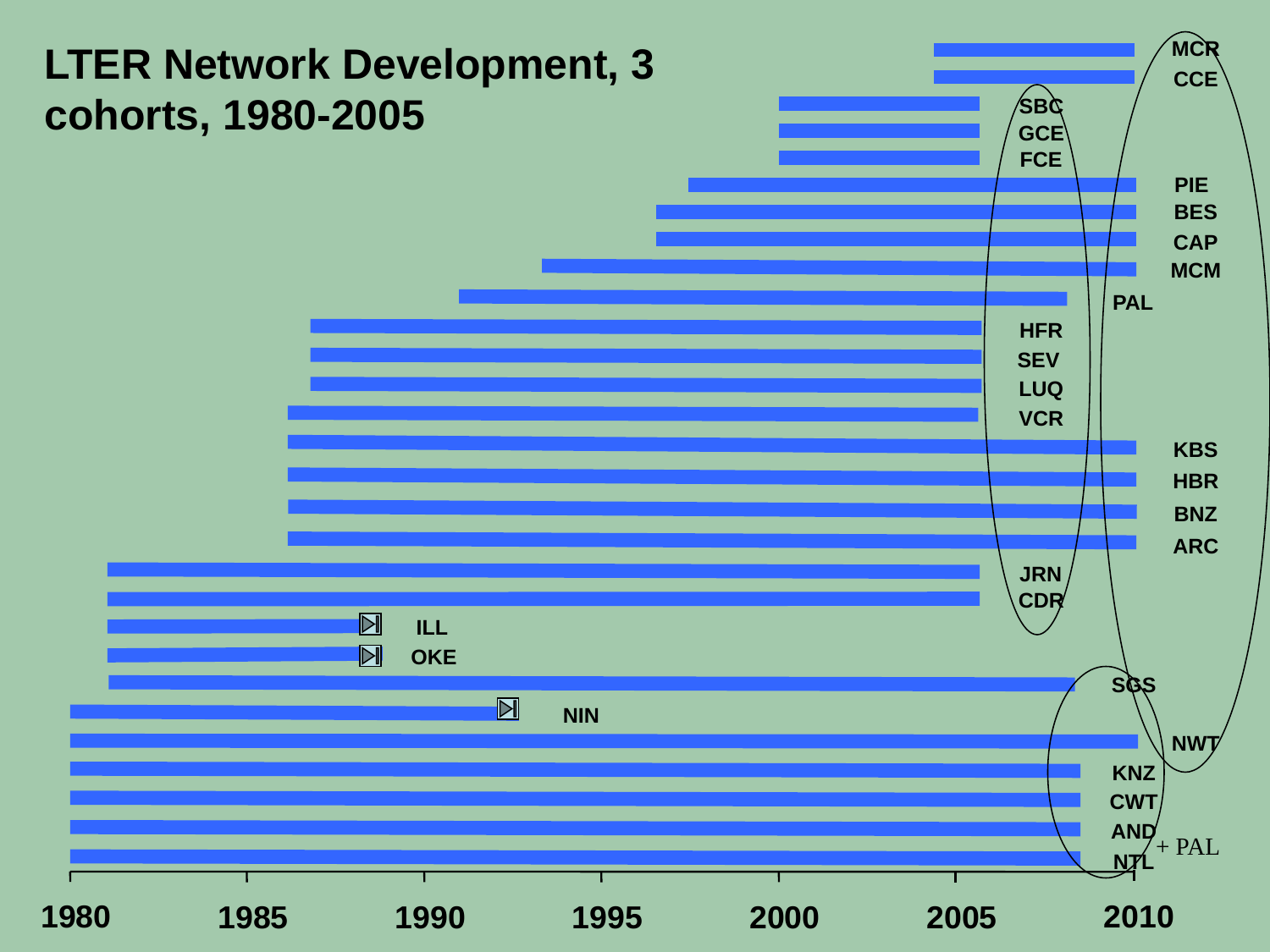## **1988 – 1996 Major Developments**

**NSF's Division of Biotic Systems and Resources** 

 **Division Director John Brooks Ecosystems Program Officers Tom Callahan, Jerry Melillo LTER Staff Associates Bob Robbins, Caroline Bledsoe**

**As LTER expands in the 1990's, NSF plans to support and review LTER. Regular NSF meetings ("Gang of X"), "Technology Supplements", more resources to LTER…**

**NSF build links from LTER to other NSF units, other agencies "Network of Networks"**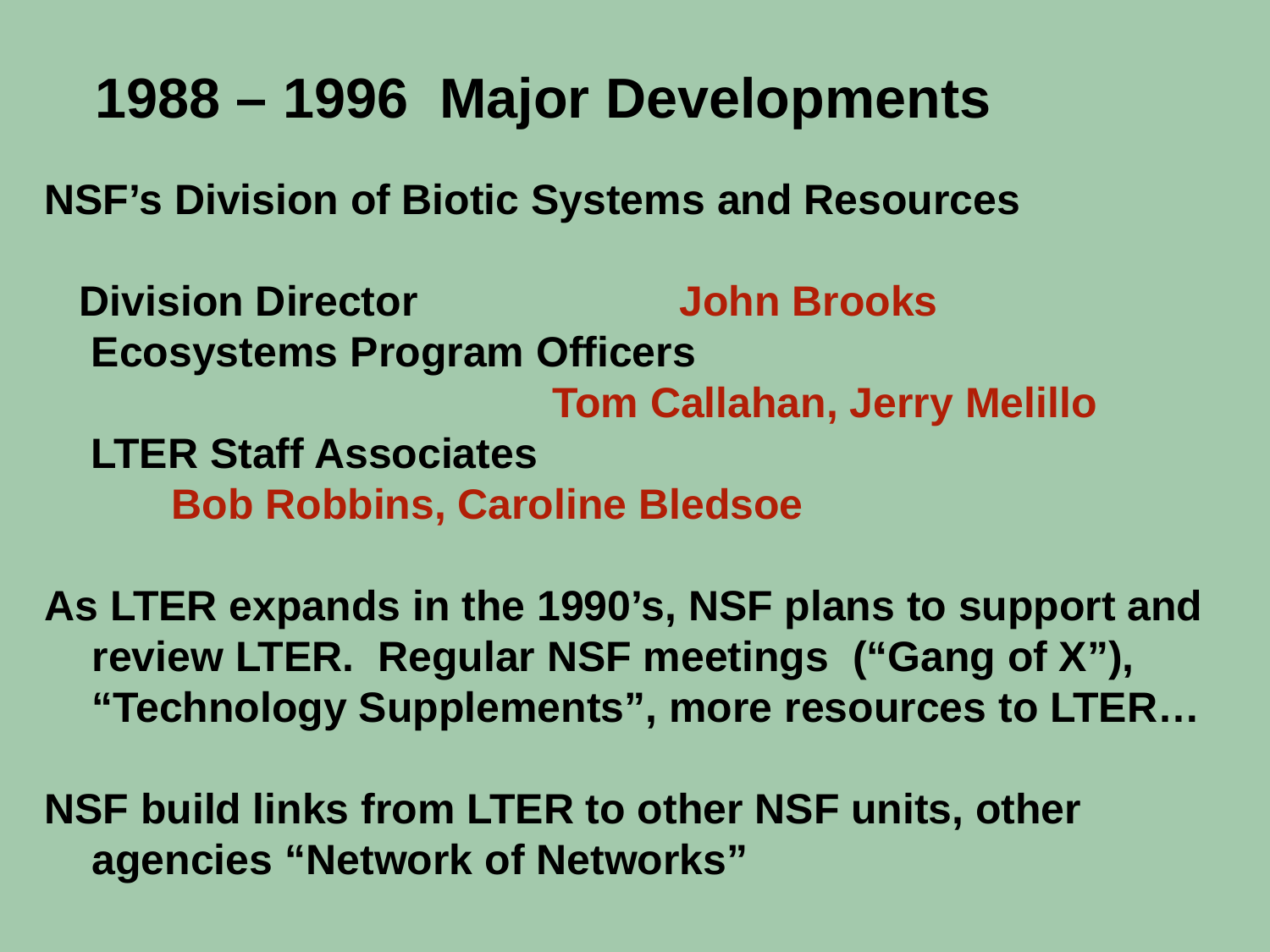#### **Ecological Network** of Networks

Creating a Network to Study Ecological Effects of **Global Climate Change** 

#### **1993**

**Many agencies Have 'networks' Of research Sites..** 

**Can you guess Who supports Each network?**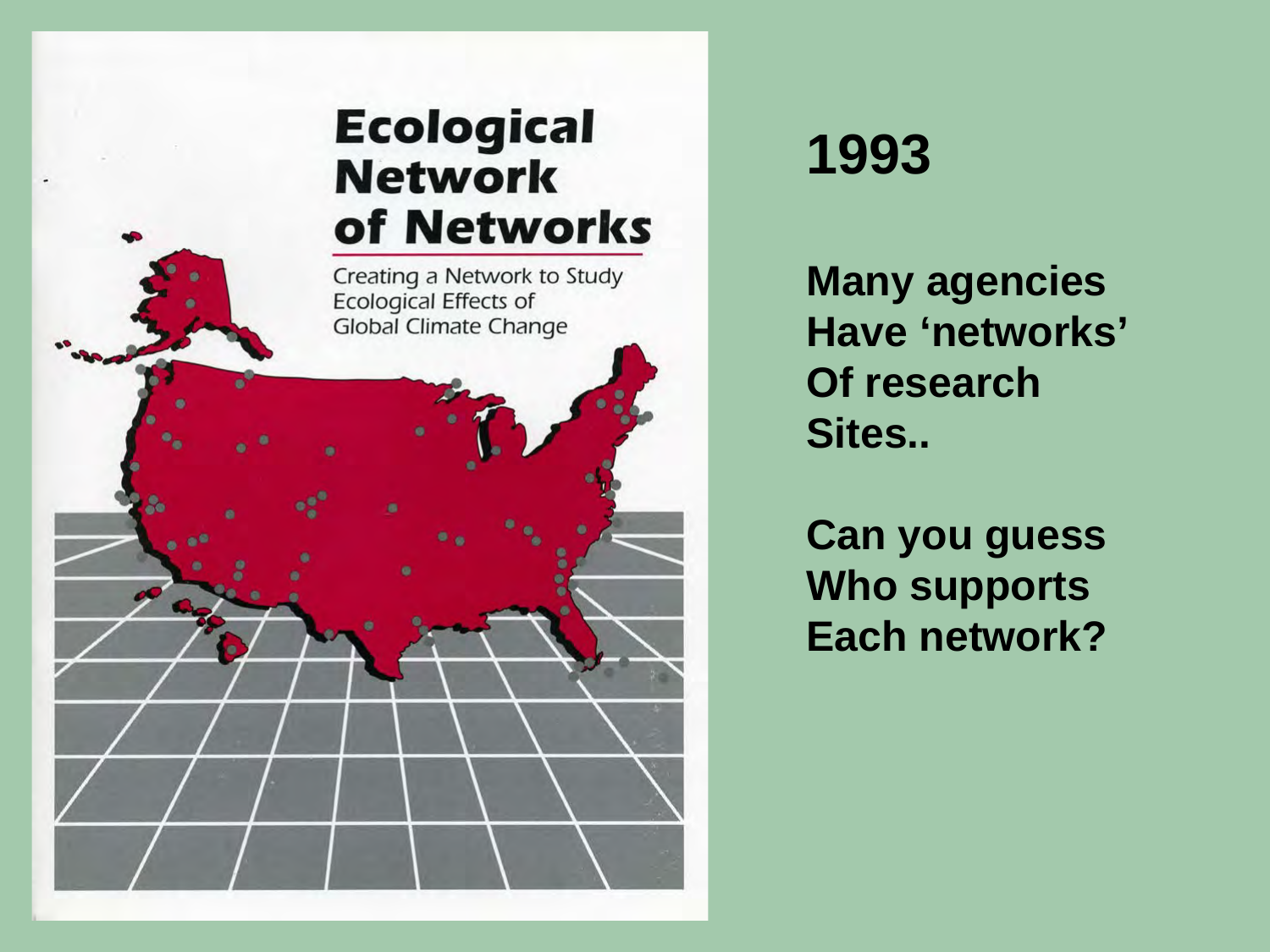![](_page_5_Figure_0.jpeg)

Fig. 7 (LMER)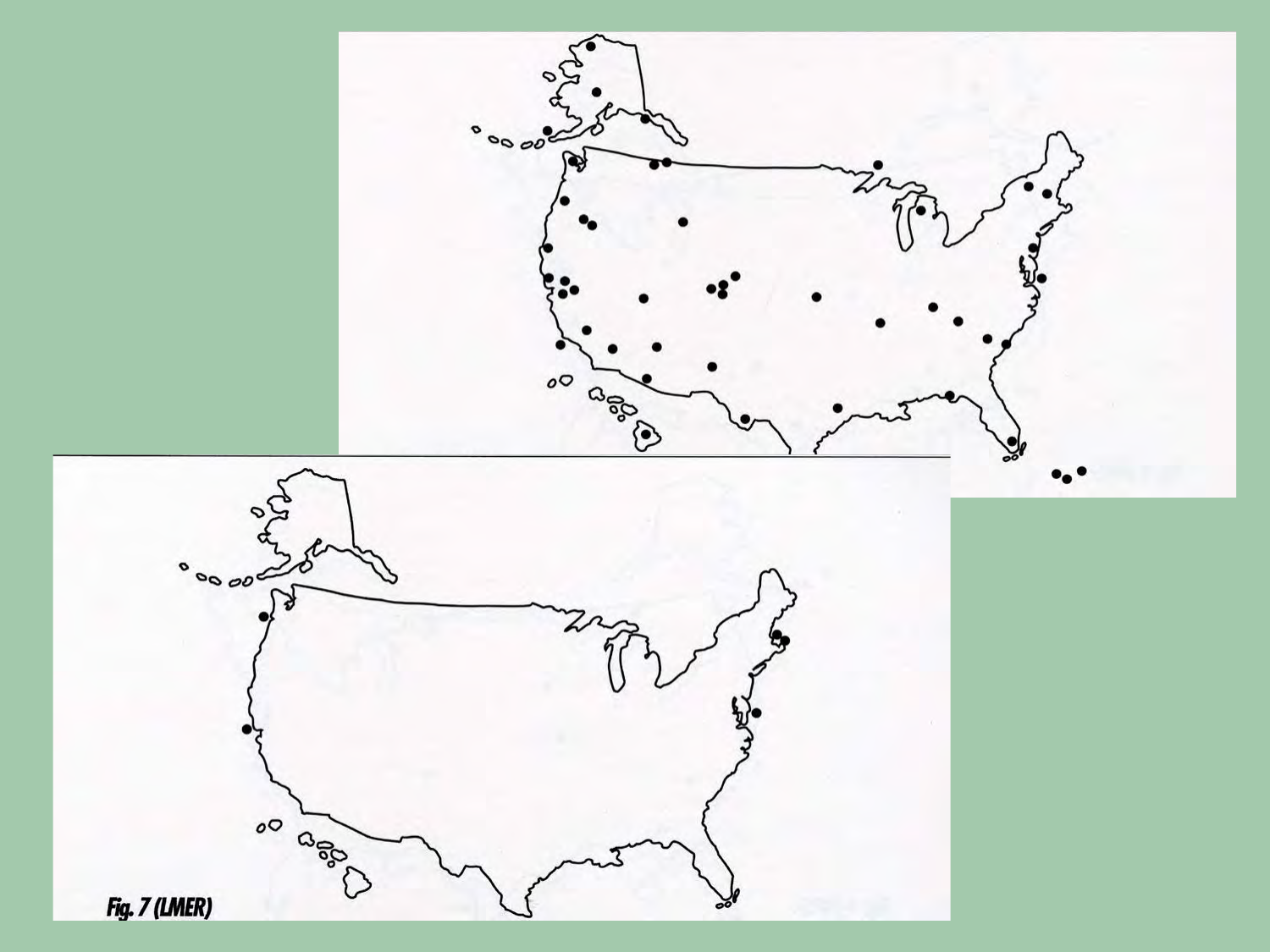![](_page_6_Figure_0.jpeg)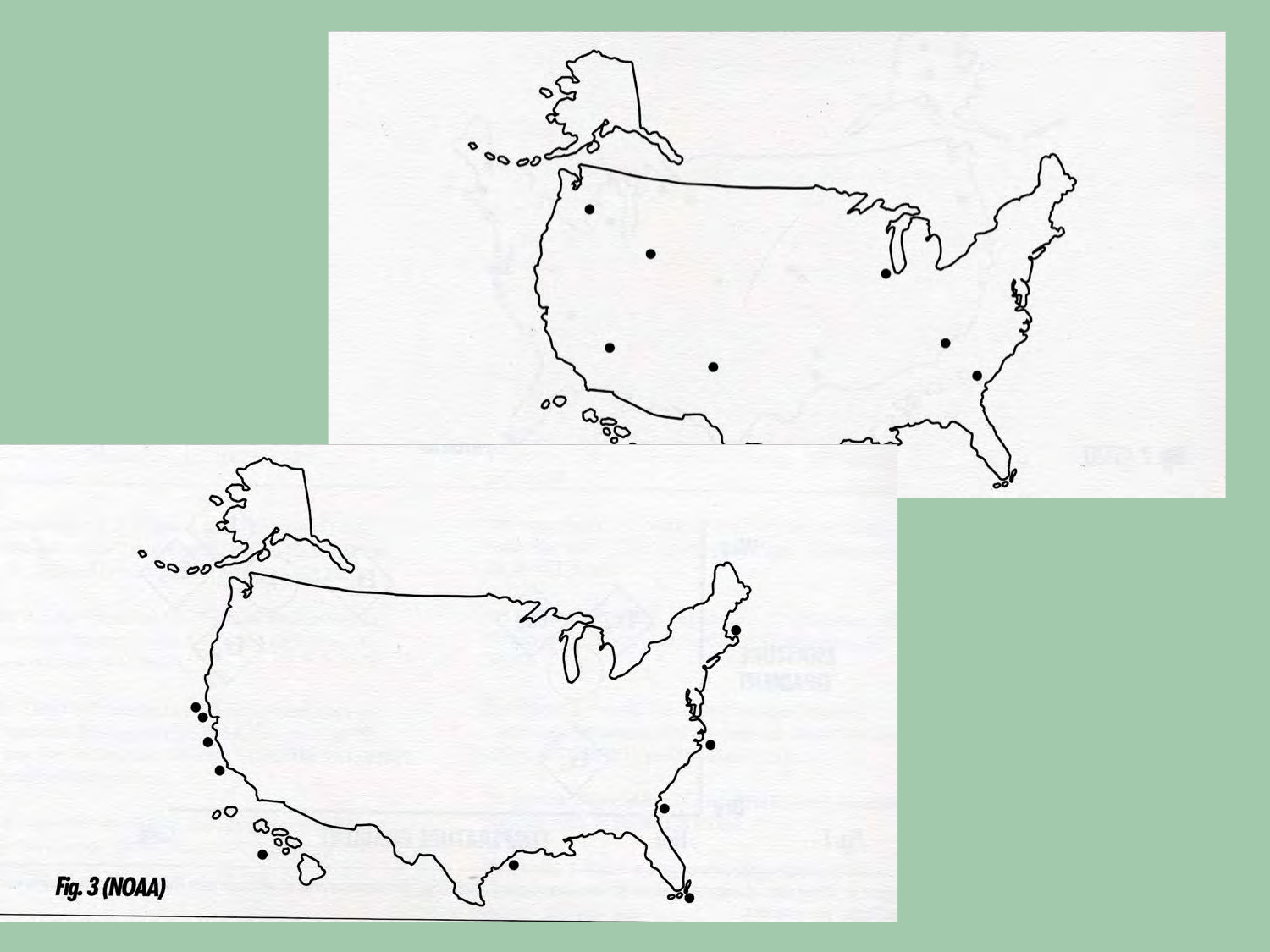![](_page_7_Figure_0.jpeg)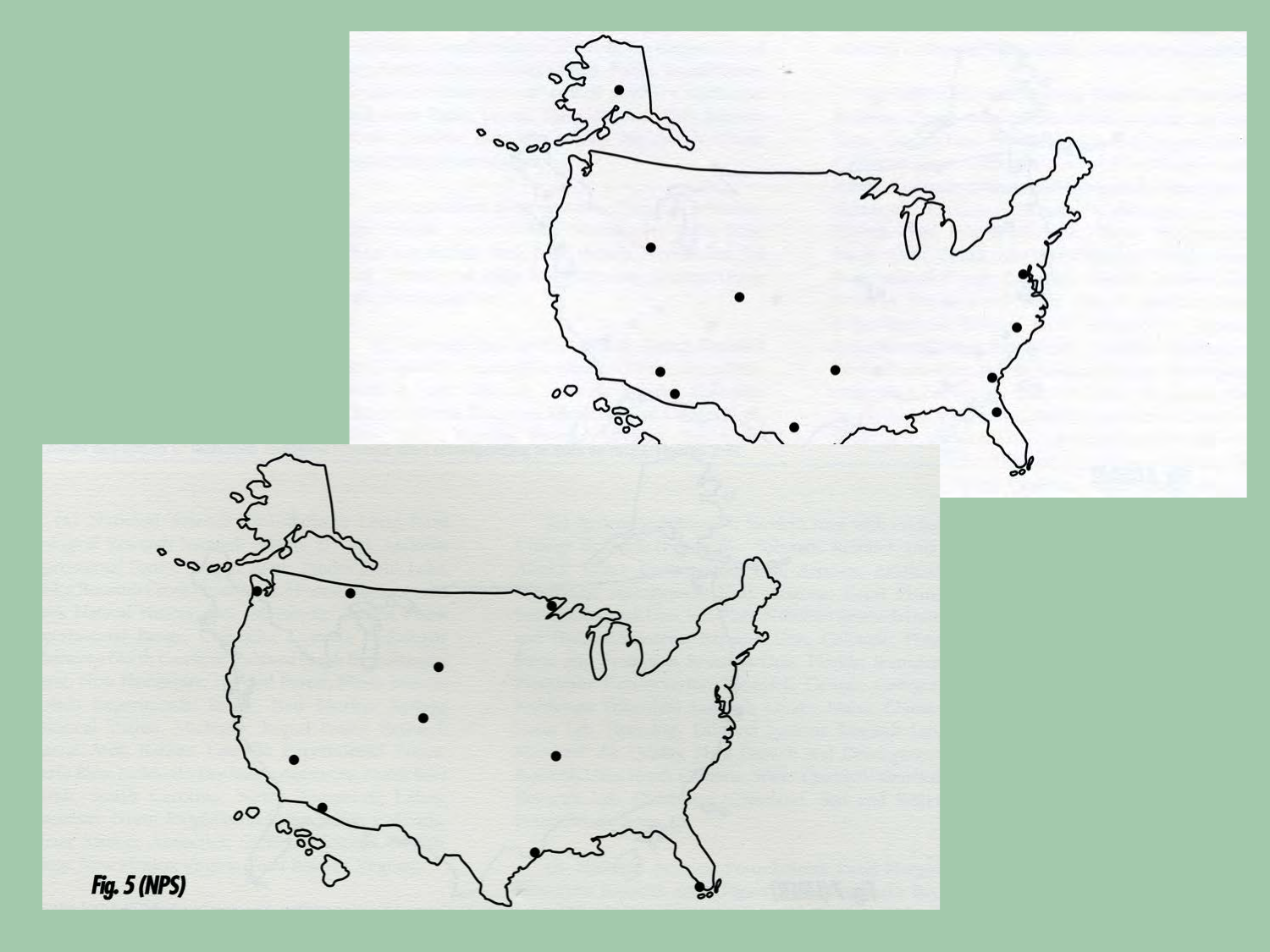**Network office – move to Seattle**

**Jerry Franklin, chair, LTER-CC** 

**Increased staff & resources to support a growing LTER Network**

**Bledsoe (1/2 time), Adrienne Whitener, Stephanie Martin, Rudolf Nottrott, John Vandecastle**

**More publications, meetings, activities (remember 'strategic planning'?**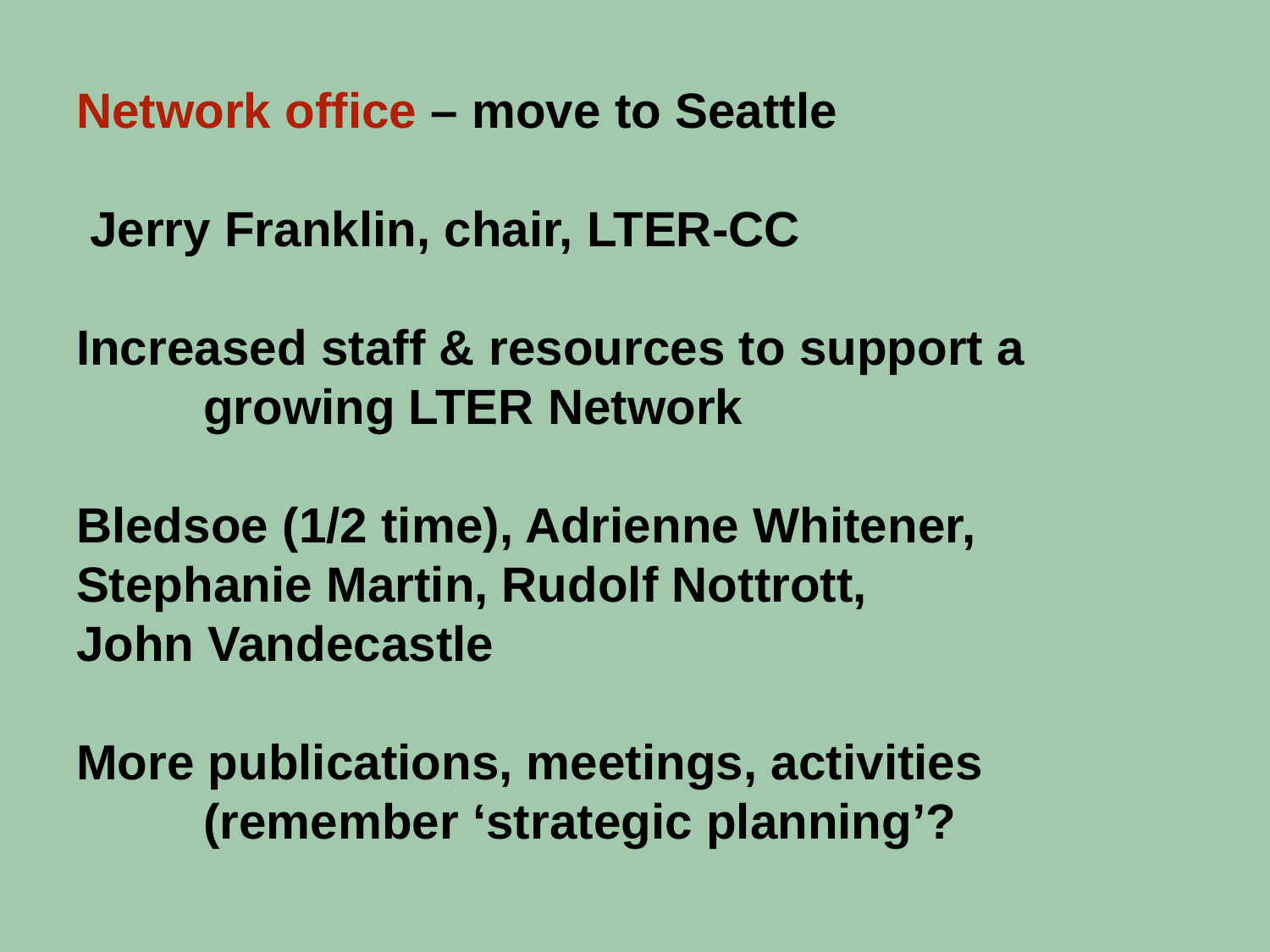## July/Aug 1990 **BioScience article Franklin et al.**

## **Efforts to Expand awareness** Of LTER, **Encourage researchers** Starte, WA 98195. He teaches To work at LTER sites

**Increased** focus on 'network '

#### Contributions of the Long-Term **Ecological Research Program**

An expanded network of scientists, sites, and programs can provide crucial comparative analyses

Jerry F. Franklin, Caroline S. Bledsoe, and James T. Callahan

he importance of long-term phenomena in ecology is welldocumented (Likens 1989). Transient responses that extend over decades, or even centuries, are common, such as the gradual changes associated with community succession, soil development, and populations of large vertebrates. Other ecological phenomena are infrequent (rare or episodic) events, including such disturbances as floods, hurri-

Jerry F. Franklin is the Bloedel Professor of Ecosystems Analysis in the College of Forest Resources, University of Washingforest ecology and conducts research on the structure and function of forest ecosystems; he is also chair of the Long-Term Ecological Research (LTER) Coordinating Committee, which consists of 17 principal investigators, one from each LTER project. Caroline S. Bledsoe is a research professor in the College of Forest Resources, University of Washington, Seattle, WA 98195 and a senior staff associate in the Long-Term Ecological Research Program, National Science Foundation, 1800 G Street NW, Washington, DC 20550. She is a microbial ecologist whose research focuses on how mycorrhizal fungi interact with tree roots to enhance growth and nutrition of forest trees. James T. Callahan is the associate director of the Ecosystem Studies Program in the Division of Biotic Systems and Resources, National Science Foundation, 1800 G Street NW, Washington, DC 20550. He has broad research interests in ecosystem science, including mathematical modeling and the role of heterotrophs in system function.

Substantial networking efforts are being made among LTER scientists and others involved in long-term ecological studies

canes, wildfires, or volcanic eruptions, and the reproduction of longlived plant species. Long-term studies are essential to understand such phenomena, as well as for the formulation and testing of ecological theory (Franklin 1988, 1989, Likens 1989).

Research with an extended time perspective is crucial if one accepts the premise that long-term phenomena have a central role in ecological science. Such studies are uncommon despite this obvious need and repeated evidence of the misleading nature of short-term research (Tilman 1989). Factors contributing to the rarity of long-term studies include difficulties in obtaining sustained financial support and in providing continuing leadership (Strayer et al. 1986).

The National Science Foundation (NSF), responding to this need for support of long-term studies in ecology, initiated a program in Long-Term Ecological Research (LTER) in 1980. This initiative followed an extended planning period involving ecological scientists of varied interests. (Callahan 1984). The LTER program now has 17 sites with more than 400

associated scientific personnel.

The preceding two articles addressed the temporal and spatial scales of the LTER program (Figure 1). As described by Magnuson (page 495 this issue), LTER temporal scales, generally much greater than those of other ecological research, are necessary for the correct interpretation of shortterm studies. Similarly, Swanson and Sparks (page 502 this issue) described how LTER programs typically address large spatial scales as well as smaller, more traditional scales, such as plot, stand, and small watershed. This final article describes the LTER program, reviews the development of the LTER network, identifies its contributions to ecological science, and considers ways in which LTER efforts can interface with other ecological research programs. The potential for an expanded network of scientists, sites, and programs is emphasized because of the importance of comparative analyses in advancing ecological science.

#### History of the program

At a series of three workshops beginning in 1977, ecologists considered the potential content and structure of a program of long-term research (NSF 1977, 1978). These efforts became the basis for the first LTER "request for proposals" in 1979. Five core areas were identified and have become the major program theme common to the 17 sites in the current network. These core areas are:

· pattern and control of primary production;

July/August 1990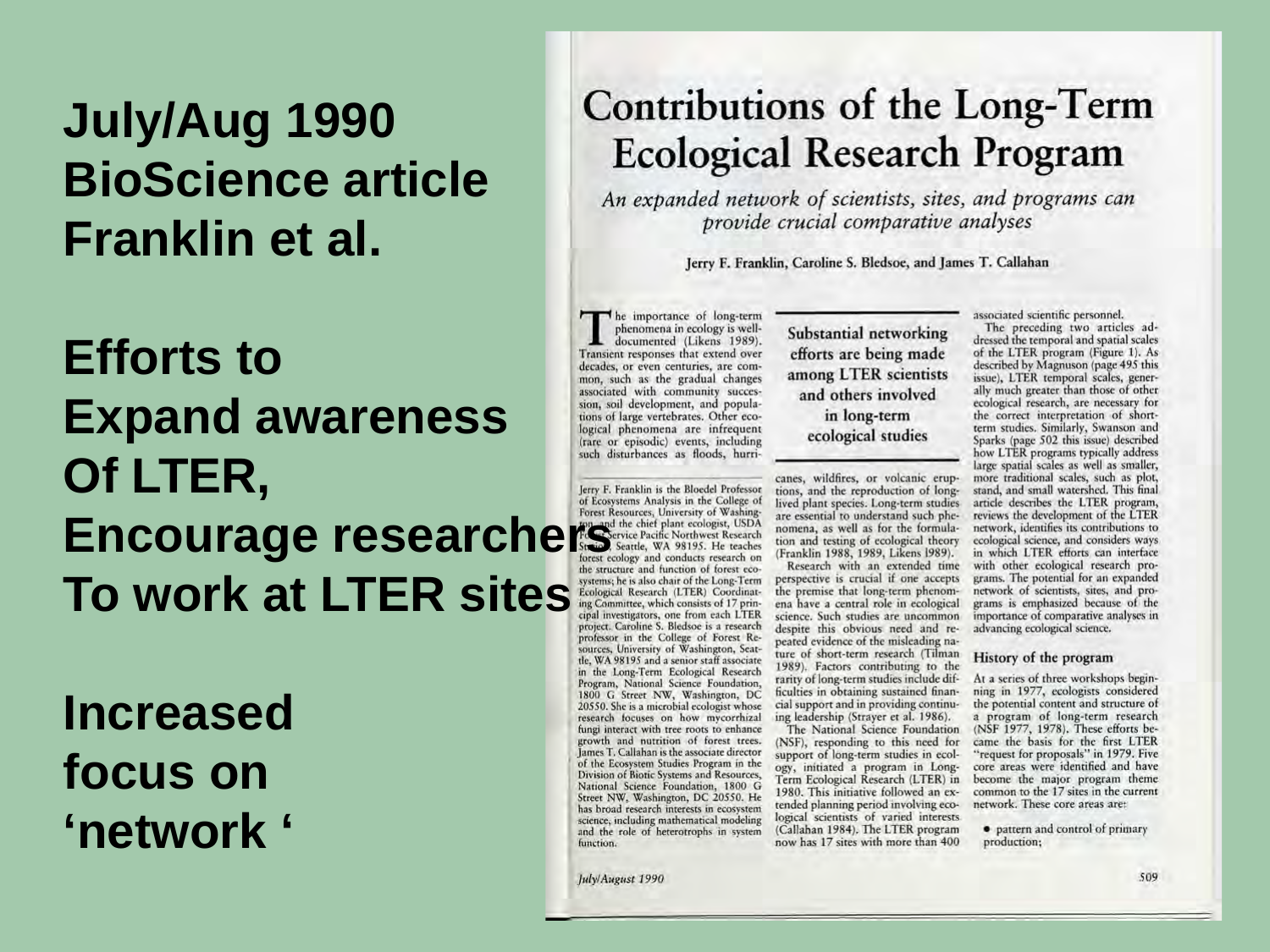## **LTER Sites "Network-wide Science"**

**Failures – eg X-Roots (too ambitious, climate & soils data Not easily available, root methods not standardized)**

**Standard Soil Methods** for Long-Term **Ecological Research** 

**EDITED BY G. Philip Robertson** David C. Coleman **Caroline S. Bledsoe Phillip Sollins** 

**Successes \*Climate data organized & available on-line \*Soils methods "Standard Soil Methods for LTER" (Robertson, KBS, lead) \*LIDET, litter decomposition project (thousands of litter bags & wooden dowels) \*VARNAE – variability comparisons**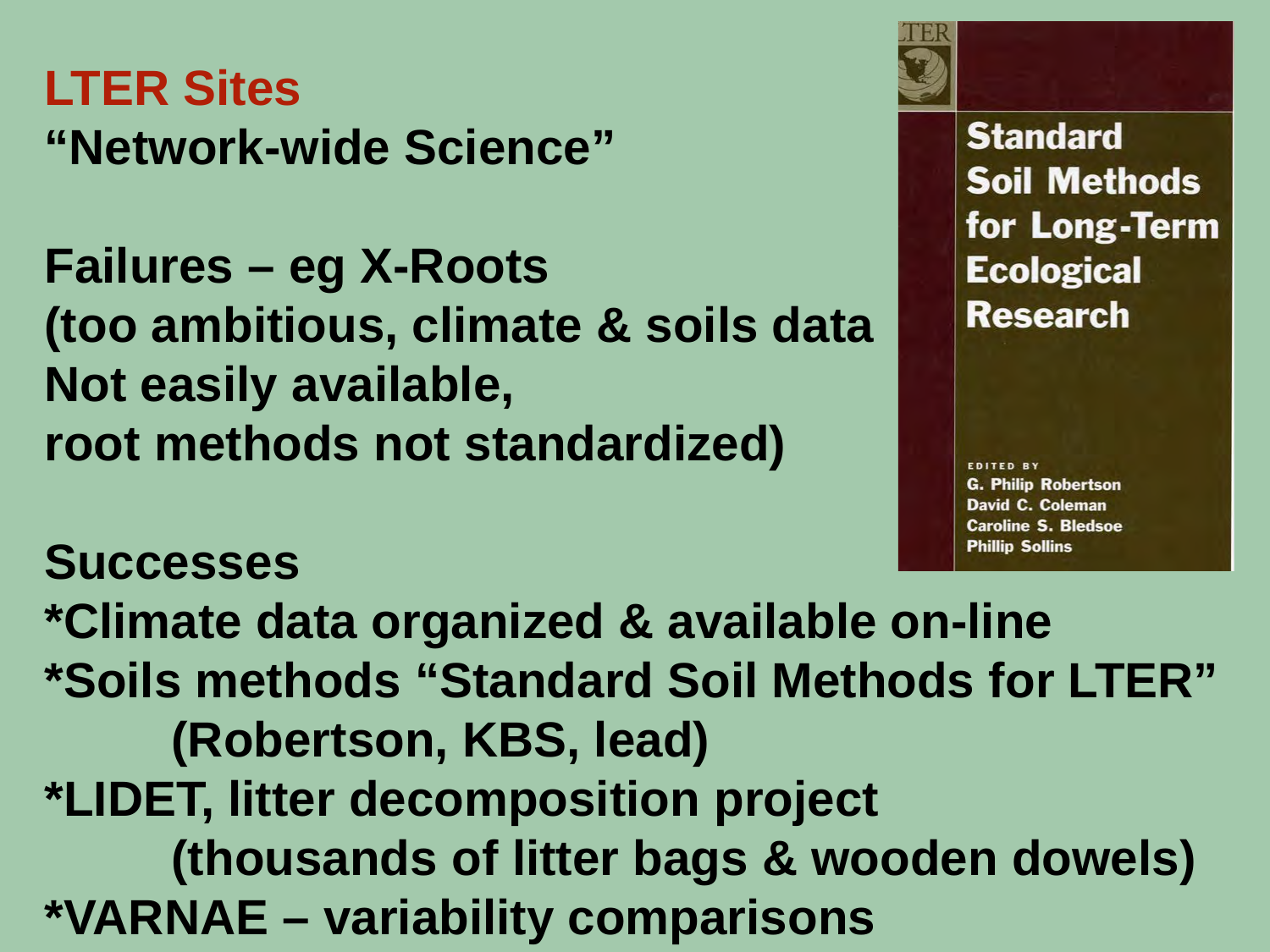#### **How to organize research among sites?**

 **5 Core Areas**

**1 Primary production 2 Population studies [spatial & temporal] 3 Movement of organic matter [soils, water, sediments] 4 Movement of inorganic matter 5 Disturbance patterns, frequencies, effects**

**Even with core areas, it is still very DIFFICULT to carry out 'network science'!**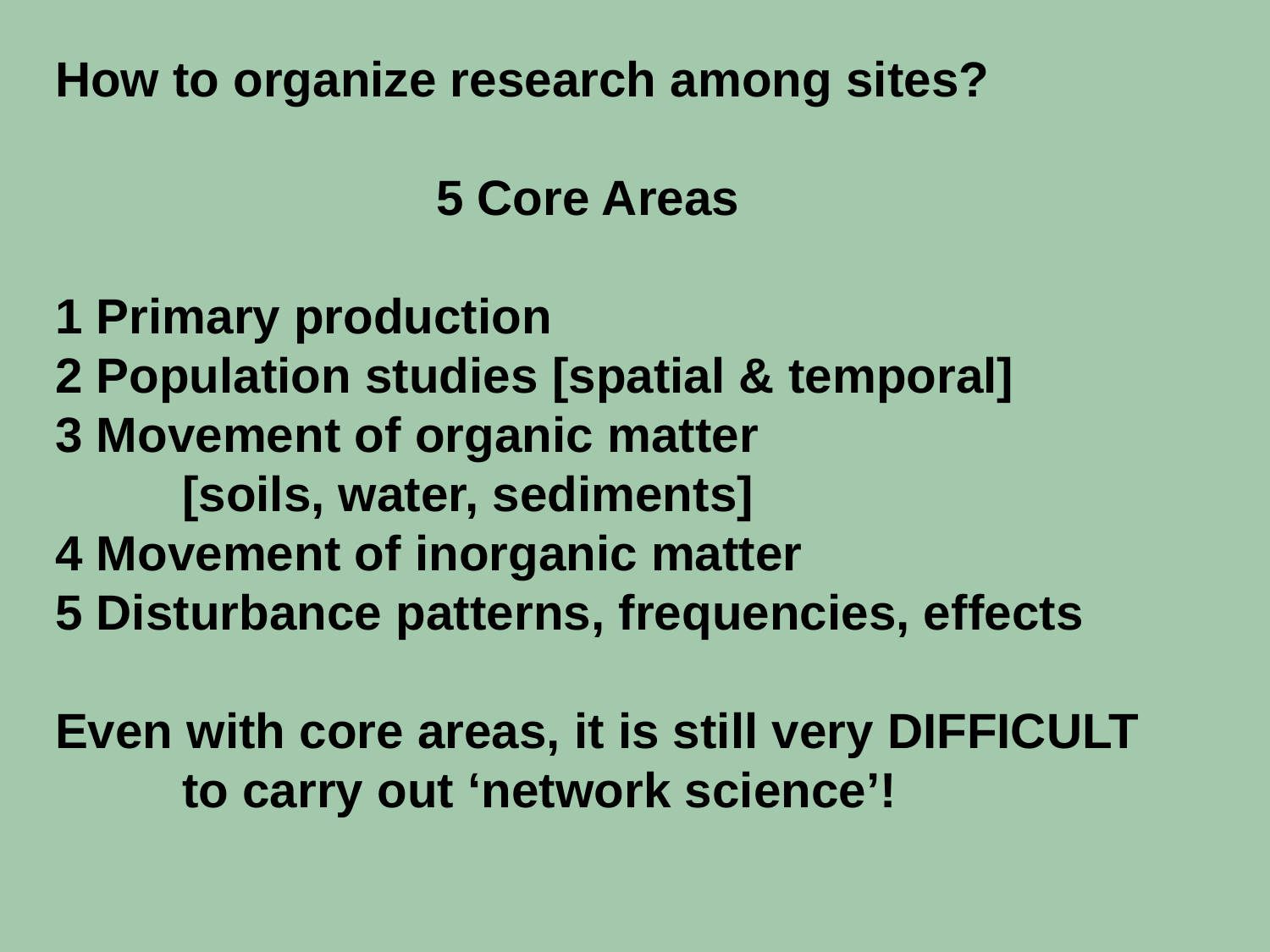## **LTER Data Mangers: Increased responsibilities, activities Use of Internet for data sharing**

**1994 Environ. Information Management & Analysis Michener, Brunt, Stafford**

#### **1990 Core Data set Catalog Michener, Miller & Nottrott**

Long-Term Ecological Research Network

Core Data Set Catalog

## **Environmental** Information **Management** and Analysis:

**ECOSYSTEM TO GLOBAL SCALES** 

W.K. Michener

Editors A.B. Miller

R. Nottrott

**Edited by William K. Michener** James W. Brunt and Susan G. Stafford

> **Taylor & Francis CONTRACTOR**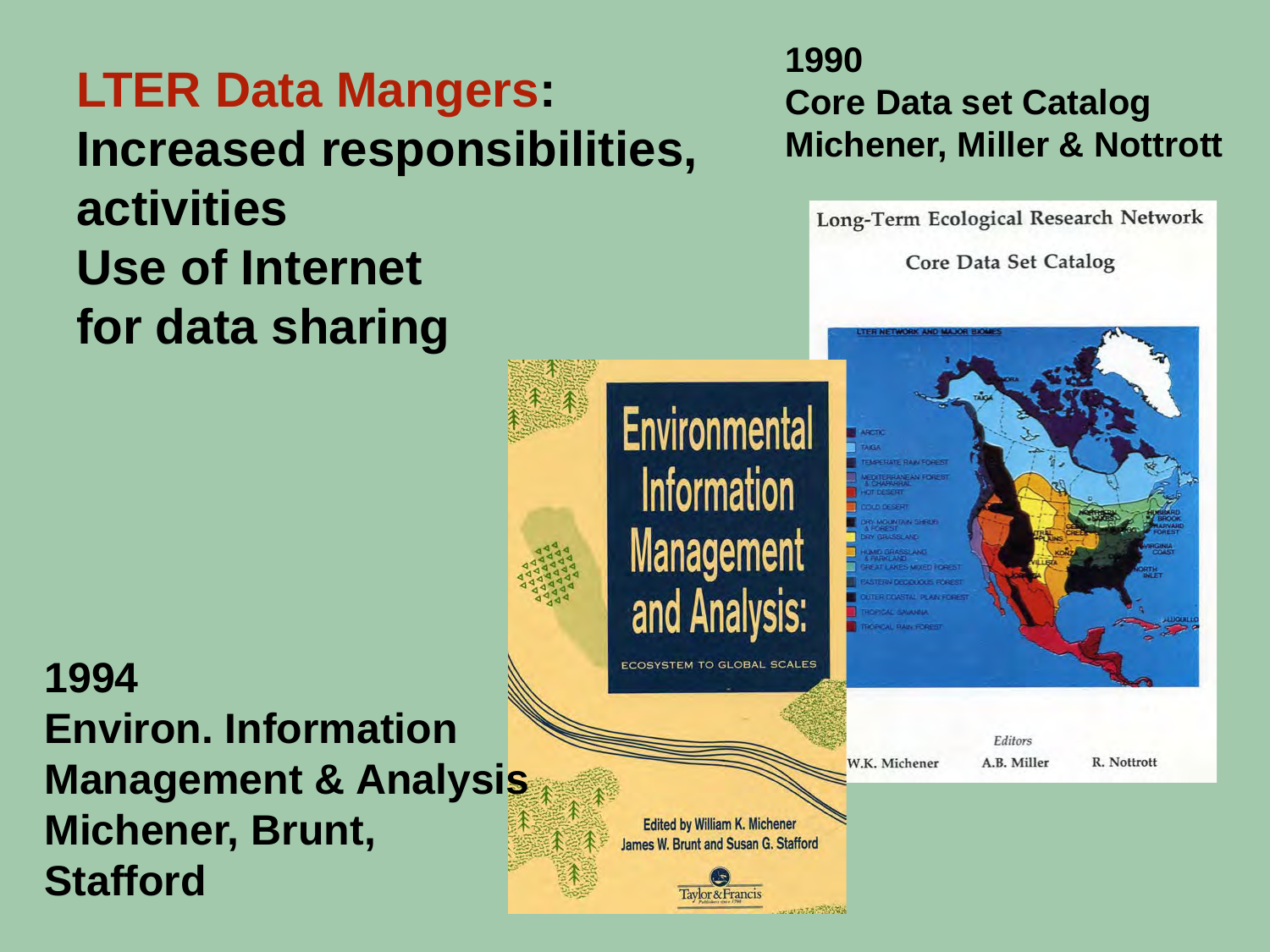**LTER Data managers & belowground researchers working to provide LTER site climate data for a belowground productivity project (X-Roots)**

![](_page_13_Picture_1.jpeg)

**1994**

#### **Low tech Information transfer via floppy disk**

![](_page_13_Picture_4.jpeg)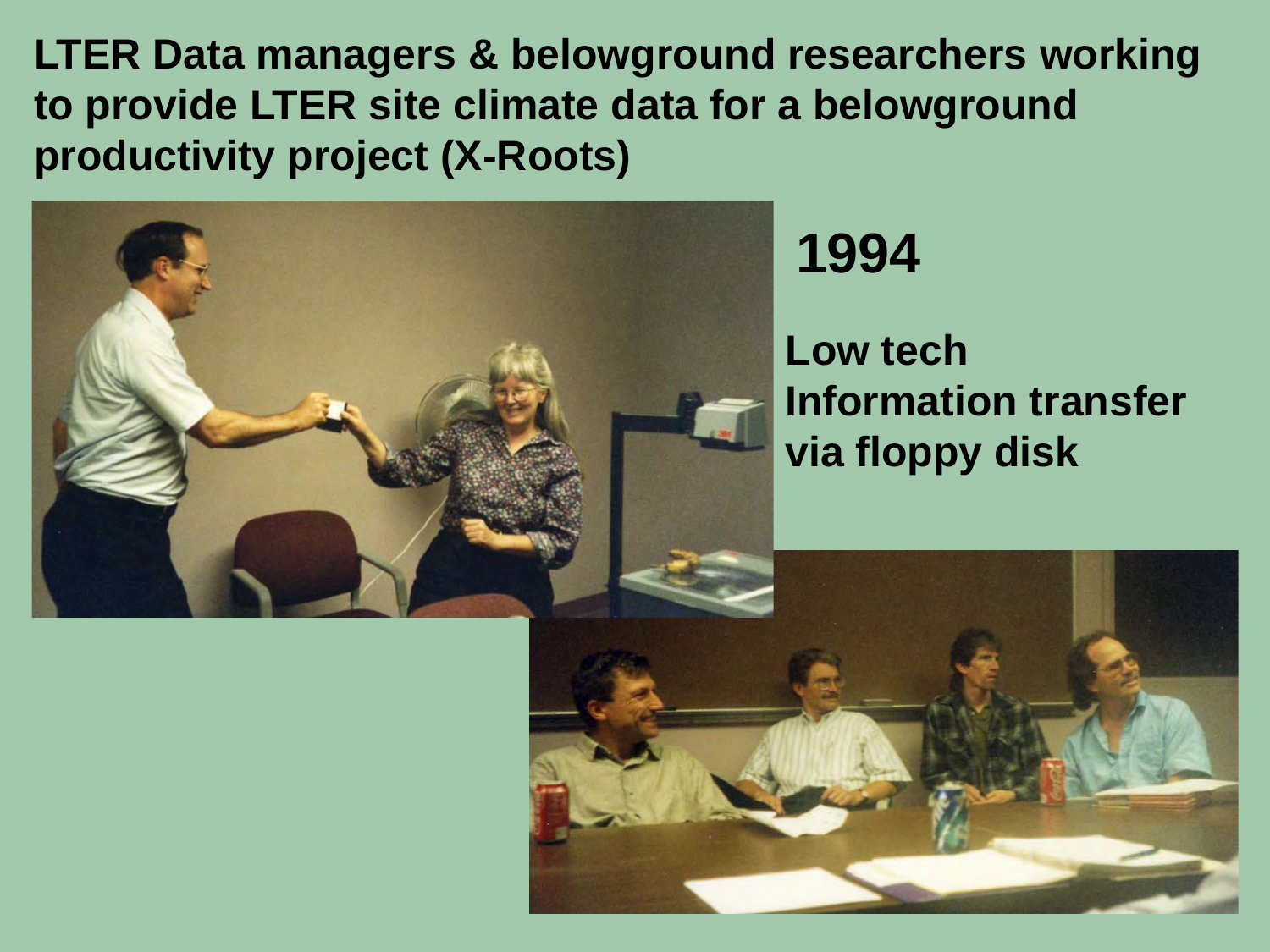## **1990 BioScience**

#### **Not easy to share information, even 'simple' Lists of publications**

**Problems: different formats, updating issues, different software: (WordPerfect, EndNote, InMagicilist** even more valuable cass for the LTER Network-the pro-<br>
Independence on even more valuable cass for the LTER Network-the<br>
Integration face an ever-increasing store-we have learned many **Paradox, BibIX,Papyrus, ProCite, WP-Citation, REFIND,/rdb, Notebook II, and custom software) !!!**

#### Computers in Biology Internet access to ecological information—the **US LTER All-Site Bibliography Project**

a comparative or synthetic analysis of a particular topic face a daunting task. Typically, this endeavor starts-and may end-with a review of the literature. If it proceeds further, experimental data tories exist to guide a user through must be collected from a variety of sources, generally from published papers. Data must then be converted into comparable units, stored, and analyzed; the last step is to derive and publish one's conclusions. Until recently, this process required trips to the library; letters, e-mail, and phone calls to other scientists; and possibly a significant investment of time in computer software to assist with the integration of the gathered information.

Recent developments on the Internet are changing the way this process can work, making it possible to deliver access to bibliographies, literature, data, and other analyses directly to the desktop computers of biologists. Increasing amounts of biological information are now available online using a variety of network software tools of The Ecological Society of America varying sophistication (e.g., gopher, (ESA) is investigating such Internet Wide Area Information Systems access as a supplement to traditional [WAIS], Mosaic, Netscape, and others). These tools are rapidly becoming more and more "user friendly" house of electronic information. At present, however, this storehouse is somewhat disorganized, its contents often not arranged in the manner desired by the biologist or in forms that are easy to use, especially for comparative studies. Evans (1994, p. 205) has described the current

by Harvey Chinn and Caroline Bledsoe

50

iologists who wish to conduct organizational state of the Internet in terms of information "deserts" and "oceans": "Not knowing where to find useful information: the user 'thirsts' in an 'information desert.' In other cases...no systematic directhe thousands of data sources: the user 'drowns' in an 'information ocean.'" There are several general guides to the Internet, such as Gaffin and Heitkotter's (1994) and Krol's (1994). Haves (1994) presents an overview of the World Wide Web for scientists. Smith (1993) offers an Internet guide specifically for biologists. An online starting point for finding sources of information on the Internet arranged by subject is the World Wide Web Virtual Library (Secret no date).

The US Long-Term Ecological Research (LTER) Program (Callahan 1984, Franklin et al. 1990; see box page 51) is actively working in the arena of Internet access to ecological information (LTERnet 1996d)including bibliographies, directories of scientists, and a variety of data. scientific publication (Colwell 1995). This article describes our efforts at supporting the first component of how groups can consolidate, restructure, and provide online access to enhanced ecological information for use by others.

Our goal was to create a unified, multisite bibliography from the individual bibliographies of the 18 LTER sites that make up the LTER Network (LTERnet no date c) and of one former site. Each site in the network keeps a bibliography of publications on the research done at the site. Although the individual site bibliographies are useful, simultaneous access to all of these bibliographies would greatly increase the value of a search. Bibliographies are inherently simple data sets, having a standardized structure for the citations (e.g., author, date, title, and journal name). Thus, one might naively expect that combining several bibliographies into a coherent "allsite" bibliography would be a simple task. However, we discovered that local site differences make this integration more complicated than expected, especially if there is also the broader goal of joining the combined bibliography into a larger data access system, which might include a personnel directory listing authors and scientists and a catalog of experimental research data. Because these complications exist for simple, well-defined data like bibliographies, the problems will surely be greater with the more complex and subtle data such as collections of ecological experimental observations with extensive metadata.

We chose a simple, reasonably well behaved data set as a smallscale test case to make finding solutions more probable and climbing out of the inevitable pitfalls easier. We wanted to learn how current data-and, more important, future data not yet collected-might be structured to ease the task of consolidating collections of other types of information. Thus, the primary value of our test case is what we have learned about how to assemble, structure, and store data for online access. Despite the difficulties, our experience shows that the added value of the combined, unified data set more than justifies the efforts needed to achieve the consolidation. We also learned that those who publish online data should make significant efforts to do so in a man-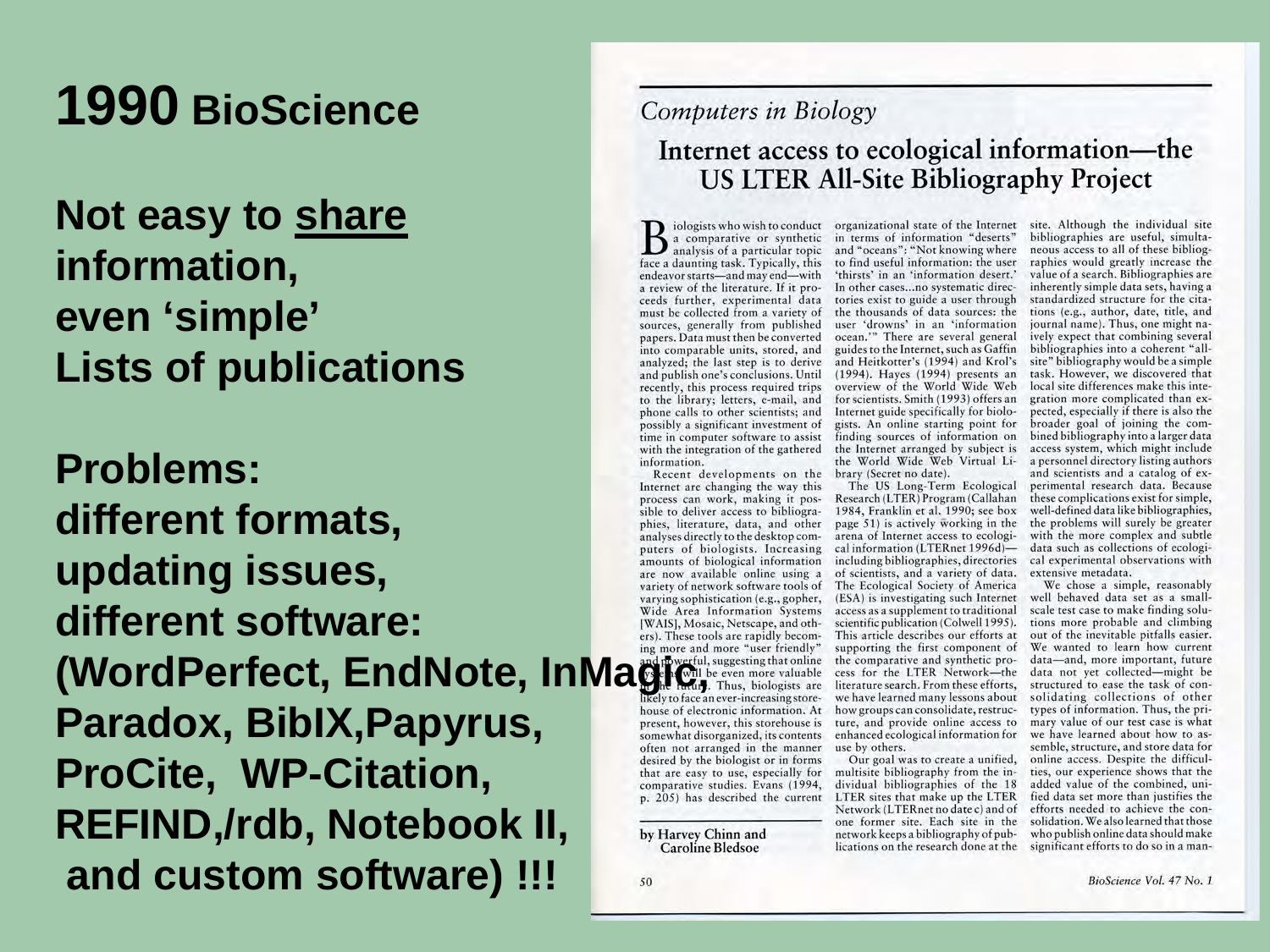#### **BOOKS: Individual site synthesis volumes,** standard methods for network science, International I-LTER networks, ...

**Grassland** 

**Dynamics** 

**Long-term Ecological Research** 

**An International Perspective** 

**SCOPE 47** 

Edited by Paul G. Risser

![](_page_15_Picture_5.jpeg)

![](_page_15_Picture_6.jpeg)

Structure and<br>Function of an

Alpine Ecosystem. **Authorities** Tout Life

![](_page_15_Picture_8.jpeg)

![](_page_15_Picture_9.jpeg)

Umra së **Varia of My and** Беорезинг Minasa an ais in E Louis Term usserch Situs

![](_page_15_Picture_11.jpeg)

ď

Biodiversi

**Emispical Keycards West** 

of the Antoinale Presimal.